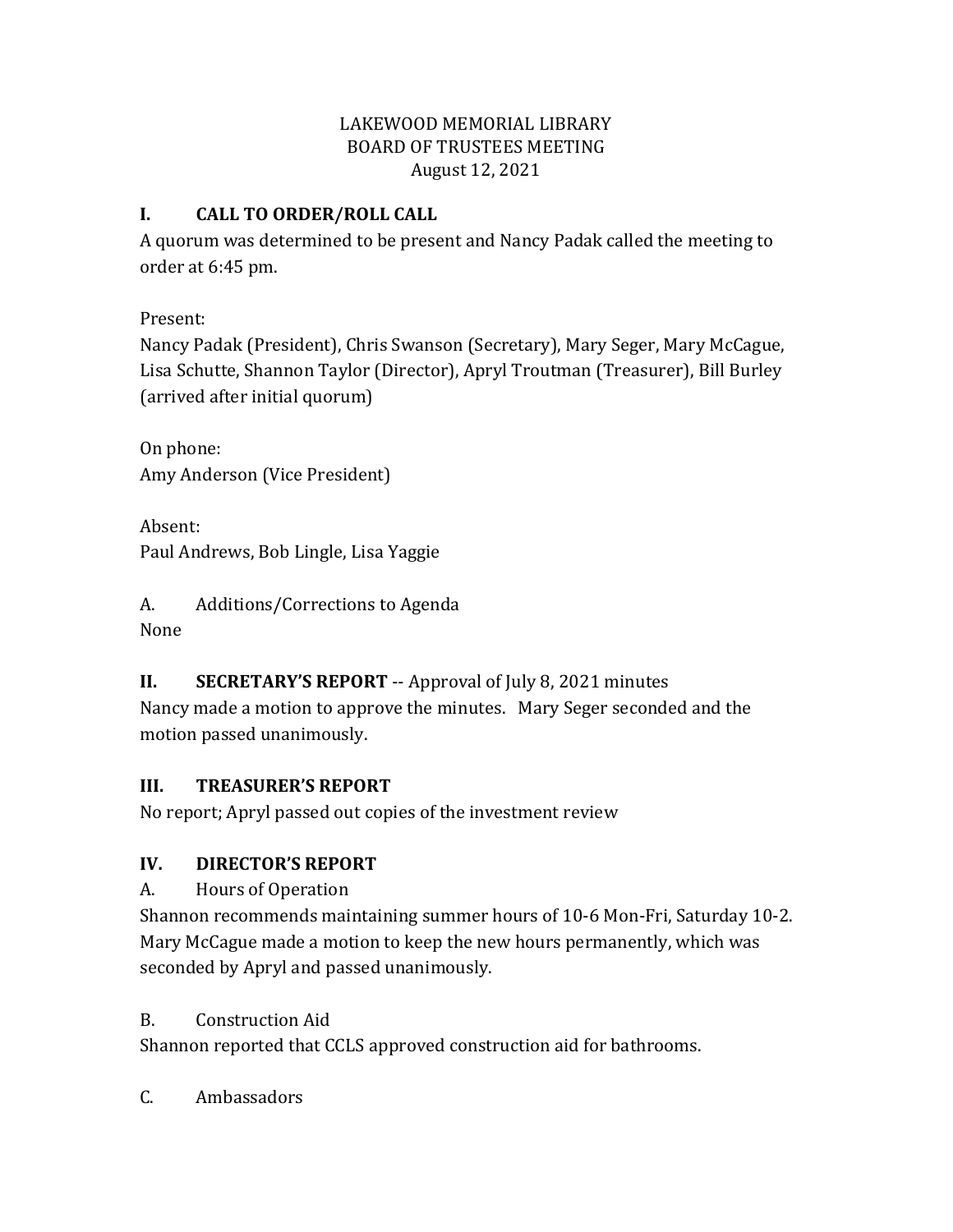Nancy reported that Nichole Segrue has agreed to take over the ambassadors program.

## D. Masks

The latest recommendation from CCLS is to reinstate masks for all employees and patrons. Signage will be changed to highly recommend masks regardless of vaccination status. Shannon will have the authority to mandate mask usage should the CDC or State guidance change, or as deemed necessary before the next board meeting.

It is noted that contactless delivery and curbside delivery are still available.

# **V. STANDING COMMITTEE REPORTS**

# A. Library Development Committee

The food truck program has been successful but is wrapping up for the season. The next event to be investigated is a Chicken BBQ targeting a Saturday in early fall at 3pm.

# B. Marketing/Publicity Committee

No report

# C. Personnel Committee

# i. Staffing

The Finance and Personnel Committees met and determined that Alison's position should not be replaced at this time in order to compensate for rising costs. There is no immediate need to hire a replacement in order to maintain current library hours and to resume programming suspended by Covid.

D. Grounds and Facilities Committee No report

E. Strategic Planning Committee

No report

- F. Finance Committee
- i. Budget